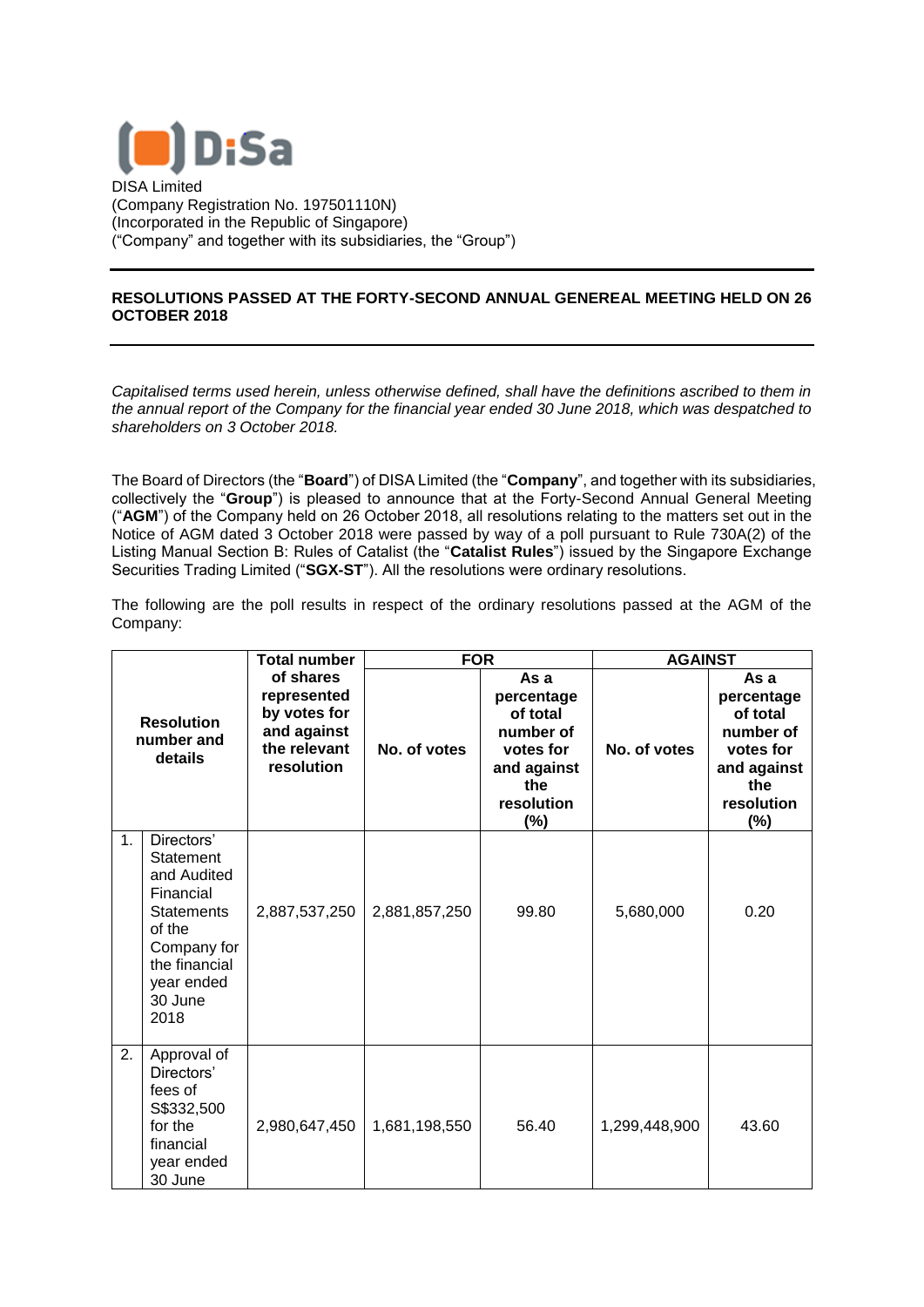|    | 2018 (2017:<br>S\$229,697)                                                                                                               |               |               |       |               |       |
|----|------------------------------------------------------------------------------------------------------------------------------------------|---------------|---------------|-------|---------------|-------|
| 3. | Re-election<br>of Mr. Toh<br>Hock Ghim<br>as a<br>Director.                                                                              | 2,936,241,250 | 1,966,522,550 | 66.97 | 969,718,700   | 33.03 |
| 4. | Re-election<br>of Mr. Kan<br>Ah Chye as<br>a Director.                                                                                   | 2,978,597,450 | 2,967,236,350 | 99.62 | 11,3611,100   | 0.38  |
| 5. | Authority to<br>allot and<br>issue<br>shares.                                                                                            | 2,875,423,850 | 1,776,251,950 | 61.77 | 1,099,171,900 | 38.23 |
| 6. | Authority to<br>grant<br>options and<br>to issue<br>shares<br>under the<br><b>DISA</b><br>Employee<br>Share<br>Option<br>Scheme<br>2010. | 2,843,556,450 | 2,842,131,450 | 99.32 | 19,425,000    | 0.68  |

Following the conclusion of the AGM, the Board would like to announce the following pursuant to Rule 704(7) of the Catalist Rules:

- (a) Mr. Toh Hock Ghim shall, upon re-election as Director of the Company, remain as the Chairman of the Board and Nominating Committee and a member of the Audit and Risks Management and Remuneration Committees of the Company, and shall be considered independent for the purpose of Rule 704(7) of the Rules of Catalist.
- (b) Mr. Kan Ah Chye shall, upon re-election as Director of the Company, remain as the Chairman of the Remuneration Committee and a member of the Audit and Risks Management and Nominating Committees of the Company, and shall be considered independent for the purpose of Rule 704(7) of the Rules of Catalist.

Following the conclusion of the AGM, the Board would also like to announce the following pursuant to Rule 704(15) of the Catalist Rules:

- (a) There were no parties who were required to abstain from voting on the resolution relating to matters set out in the Notice of AGM; and
- (b) Moore Stephen LLP was appointed as independent scrutineer for the polling conducted at the AGM.

## **BY ORDER OF THE BOARD**

Chng Weng Wah Managing Director 26 October 2018